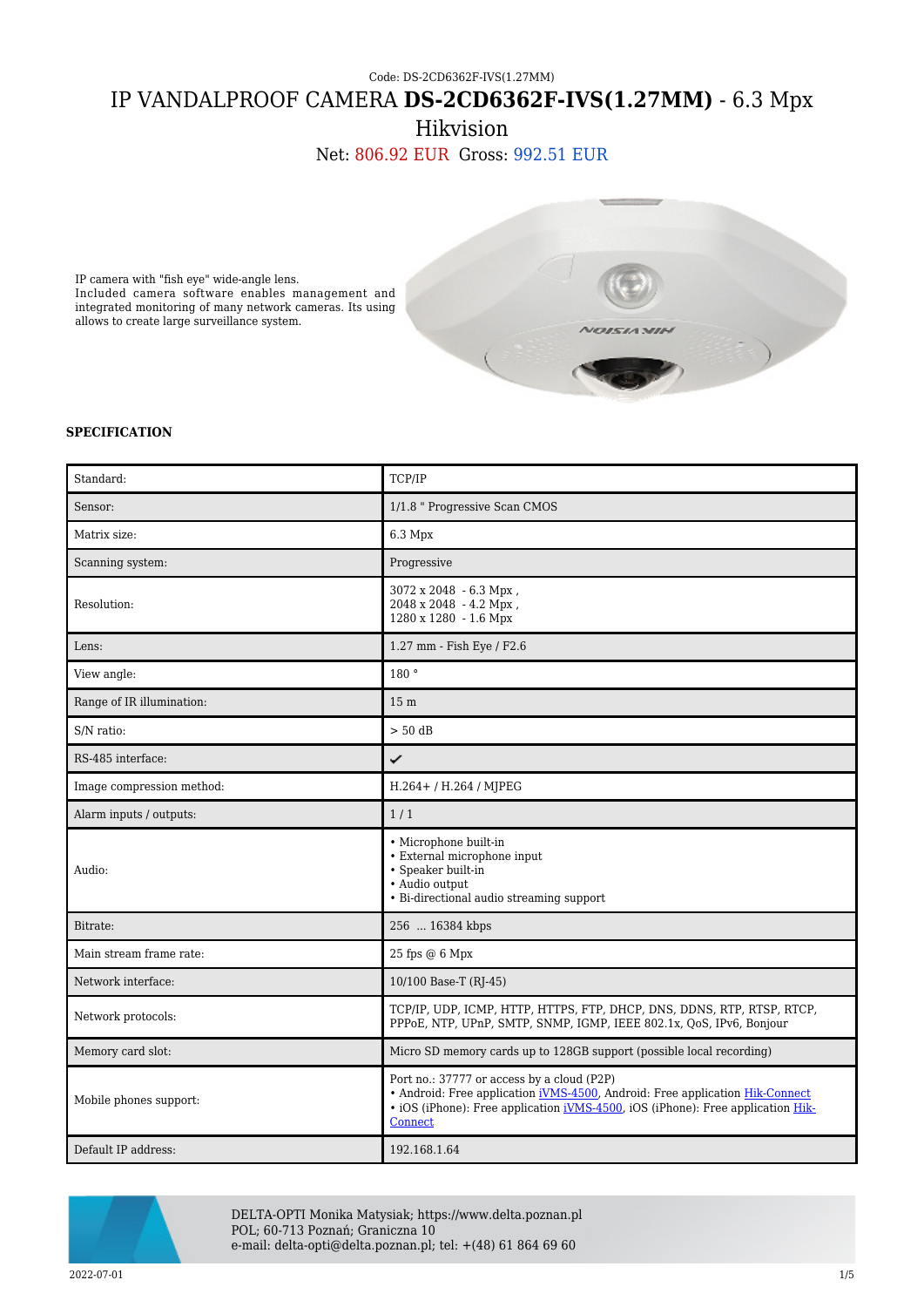| Default admin user / password: | $admin / -$                                                                                                                                                                                                                                                                                                                                                                                                                                                                                                                                |
|--------------------------------|--------------------------------------------------------------------------------------------------------------------------------------------------------------------------------------------------------------------------------------------------------------------------------------------------------------------------------------------------------------------------------------------------------------------------------------------------------------------------------------------------------------------------------------------|
| Web browser access ports:      | 80                                                                                                                                                                                                                                                                                                                                                                                                                                                                                                                                         |
| PC client access ports:        | Port no.: 8000 or access by a cloud (P2P)                                                                                                                                                                                                                                                                                                                                                                                                                                                                                                  |
| Mobile client access ports:    | 8000                                                                                                                                                                                                                                                                                                                                                                                                                                                                                                                                       |
| Port ONVIF:                    | 80                                                                                                                                                                                                                                                                                                                                                                                                                                                                                                                                         |
| <b>RTSP URL:</b>               | • Main stream<br>rtsp://192.168.1.64:554/Streaming/Channels/101/ - RTSP - without authorization<br>rtsp://user.password@192.168.1.64:554/Streaming/Channels/101/ - with<br>authorization<br>• Sub stream<br>rtsp://192.168.1.64:554/Streaming/Channels/102/ - RTSP - without authorization<br>rtsp://user.password@192.168.1.64:554/Streaming/Channels/102/ - with<br>authorization                                                                                                                                                        |
| ONVIF:                         | 2.4                                                                                                                                                                                                                                                                                                                                                                                                                                                                                                                                        |
| Max. number of on-line users:  | 20                                                                                                                                                                                                                                                                                                                                                                                                                                                                                                                                         |
| Main features:                 | • Intelligent Image Analysis : crossing the line (tripwire), intrusion<br>• Heat map - the selection in the image by corresponding colors the areas with<br>different traffic<br>• 3D-DNR - Digital Noise Reduction<br>• Anti-Flicker - The technology eliminates the tiring eyes flickering image effect<br>• Possibility to change the resolution, quality and bit rate<br>• Time mark and image description<br>• Image rotation and mirror<br>• Configurable: brightness, contrast, saturation<br>• Privacy zones<br>• Motion Detection |
| Vandal-proof:                  | <b>IK10</b>                                                                                                                                                                                                                                                                                                                                                                                                                                                                                                                                |
| Power supply:                  | $\cdot$ PoE (802.3af),<br>$\cdot$ 12 V DC / 0.78 A                                                                                                                                                                                                                                                                                                                                                                                                                                                                                         |
| Power consumption:             | $\leq$ 9.4 W                                                                                                                                                                                                                                                                                                                                                                                                                                                                                                                               |
| Housing:                       | Dome - Metal                                                                                                                                                                                                                                                                                                                                                                                                                                                                                                                               |
| Color:                         | White                                                                                                                                                                                                                                                                                                                                                                                                                                                                                                                                      |
| Operation temp:                | $-30 °C$ 60 °C                                                                                                                                                                                                                                                                                                                                                                                                                                                                                                                             |
| "Index of Protection":         | <b>IP66</b>                                                                                                                                                                                                                                                                                                                                                                                                                                                                                                                                |
| Weight:                        | $0.672$ kg                                                                                                                                                                                                                                                                                                                                                                                                                                                                                                                                 |
| Dimensions:                    | 164 x 153 x 50 mm                                                                                                                                                                                                                                                                                                                                                                                                                                                                                                                          |
| Supported languages:           | Polish, English, Bulgarian, Croatian, Czech, Danish, Estonian, Finnish, French, Greek,<br>Spanish, Dutch, Lithuanian, Latvian, German, Norwegian, Portuguese, Russian,<br>Romanian, Serbian, Slovak, Slovenian, Swedish, Turkish, Hungarian, Italian                                                                                                                                                                                                                                                                                       |
| Manufacturer / Brand:          | Hikvision                                                                                                                                                                                                                                                                                                                                                                                                                                                                                                                                  |
| SAP Code:                      | 300804024                                                                                                                                                                                                                                                                                                                                                                                                                                                                                                                                  |
| Guarantee:                     | 3 years                                                                                                                                                                                                                                                                                                                                                                                                                                                                                                                                    |

## **PRESENTATION**

Front view:

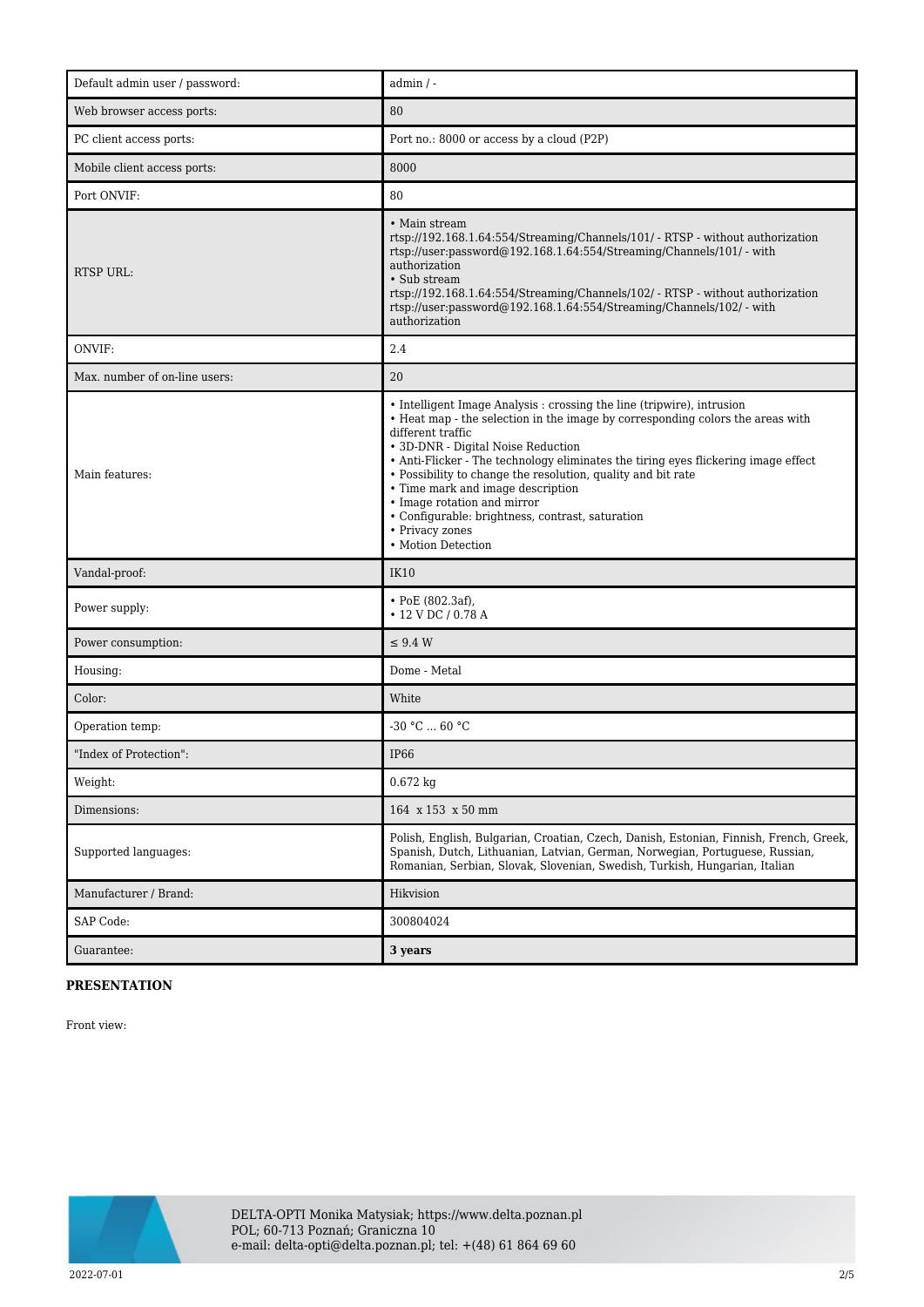

Camera view after remove the Dome cover:





Memory card slot:



DELTA-OPTI Monika Matysiak; https://www.delta.poznan.pl POL; 60-713 Poznań; Graniczna 10 e-mail: delta-opti@delta.poznan.pl; tel: +(48) 61 864 69 60

2022-07-01 3/5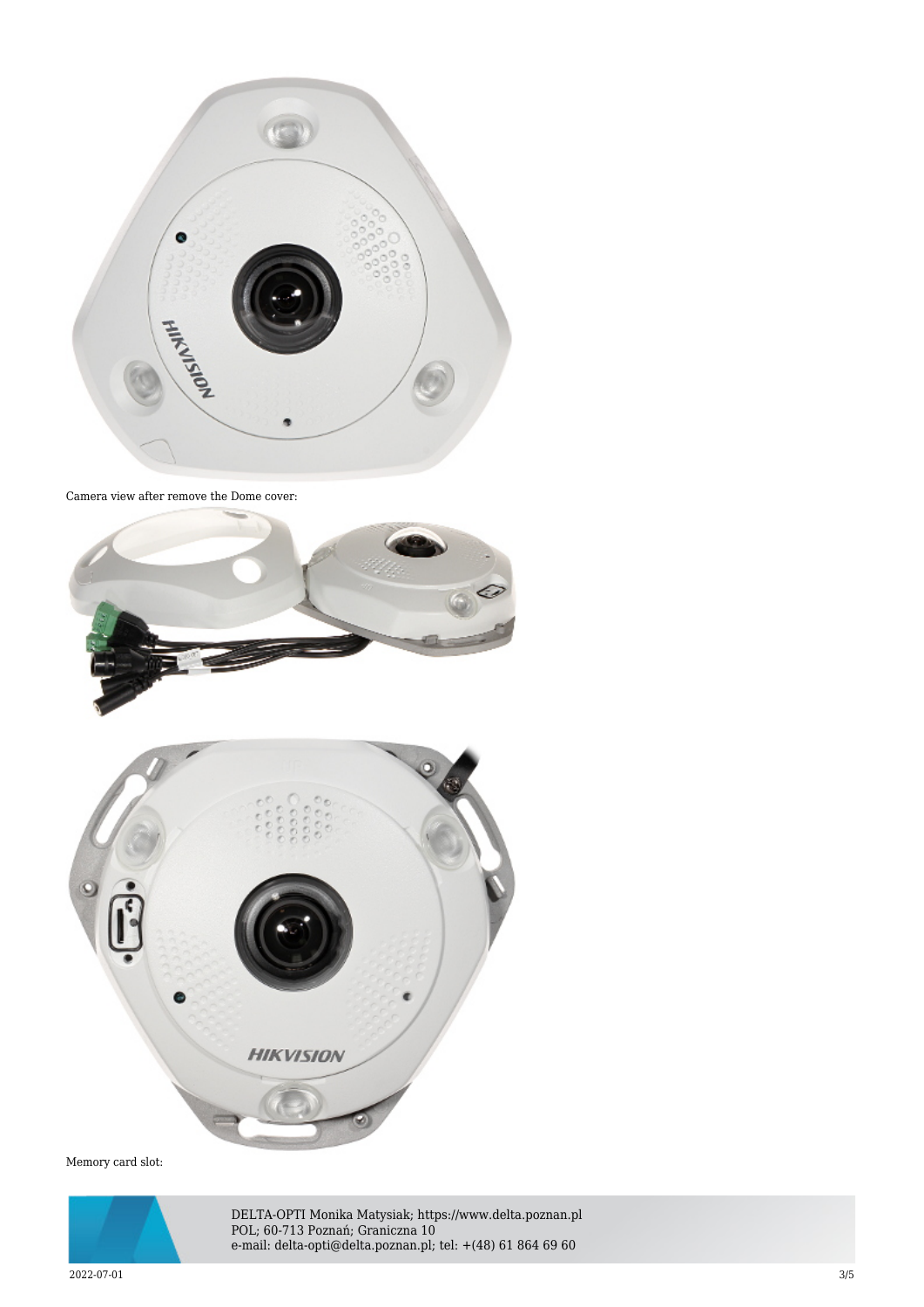

Mounting side view:



Camera connectors:



DELTA-OPTI Monika Matysiak; https://www.delta.poznan.pl POL; 60-713 Poznań; Graniczna 10 e-mail: delta-opti@delta.poznan.pl; tel: +(48) 61 864 69 60

2022-07-01 4/5